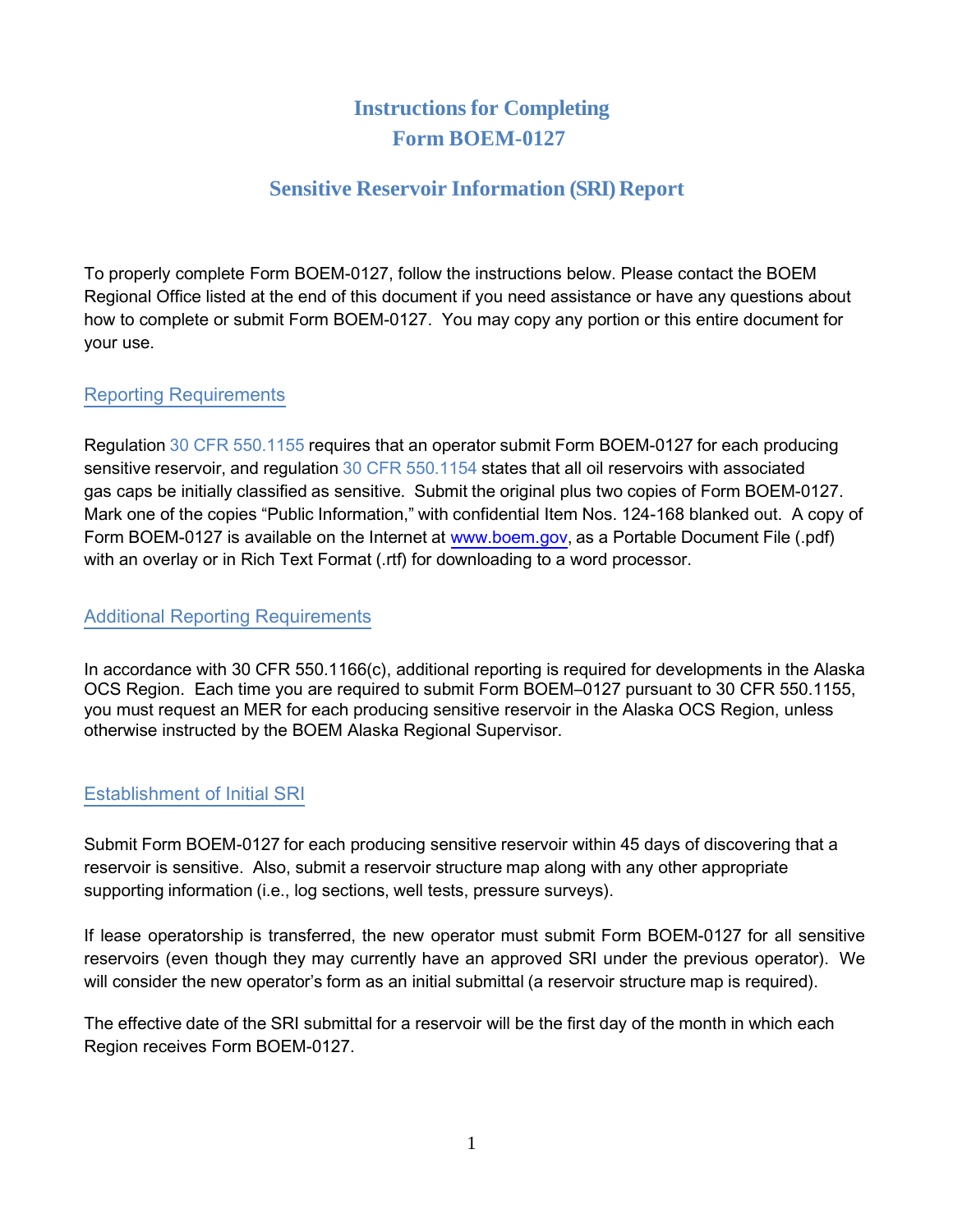## Supporting Data

Provide the following with all SRI forms (including the Annual Review):

- 1. Update all data to reflect current reservoir conditions. Therefore, for all SRI revisions, update items that have changed, including volumetric and production data. Also, include the date of the current measured pressure (if required annually) or, if granted a departure, the date the departure was granted. A reservoir designated oil w/associated gas cap requires both sets of parameters (oil and gas) along with all other basic data.
- 2. Submit the most recent reservoir structure map (original plus one copy) for initial submittals or if the reservoir has been remapped or renamed. Show on the map the field, operator, wells (with well names and reservoir penetration points), reservoir name (including fault block designation), correct scale, all depth contours and hydrocarbon limits (i.e., gas/oil contact, lowest known gas, lowest know oil, oil/water contact, etc.). Report all reservoir penetration points and hydrocarbon limits in subsea depths. Also note how the hydrocarbon limits were determined (i.e., gas/oil contact as seen in Well A-1, oil/water contact estimated from bottom of sand plus one sand thickness).
- 3. Give a brief description of any enhanced recovery operation activity or plans in the remarks section of Form BOEM-0127.
- 4. Fill in both the oil and gas reserve parameters in Item Nos. 124-187 for oil reservoirs with a gas cap. If such a reservoir has a completion that is producing an associated gas cap (by virtue of a well completed in the gas cap, across the gas/oil contact, or for a well in which gas coning is occurring), you will need prior approval from the appropriate Bureau of Safety and Environmental Enforcement (BSEE) regional office to produce such a well (30 CFR 250.1157).
- 5. Include a list of all active completions (the number of completions in the reservoir that are currently open to production; these completions can be currently producing or shut-in). This list should correspond with Item No. 175.

## Revision of SRI

- 1. Submit Form BOEM-0127 with the appropriate supporting information as previously noted to propose a revised SRI.
- 2. Review Form BOEM-0127 at least once a year (12 months from the effective date of the last submittal) and submit a revised Form BOEM-0127 with the appropriate supporting information as previously noted.
- 3. Submit Form BOEM-0127 with appropriate supporting information to request the reclassification of a reservoir from sensitive to nonsensitive.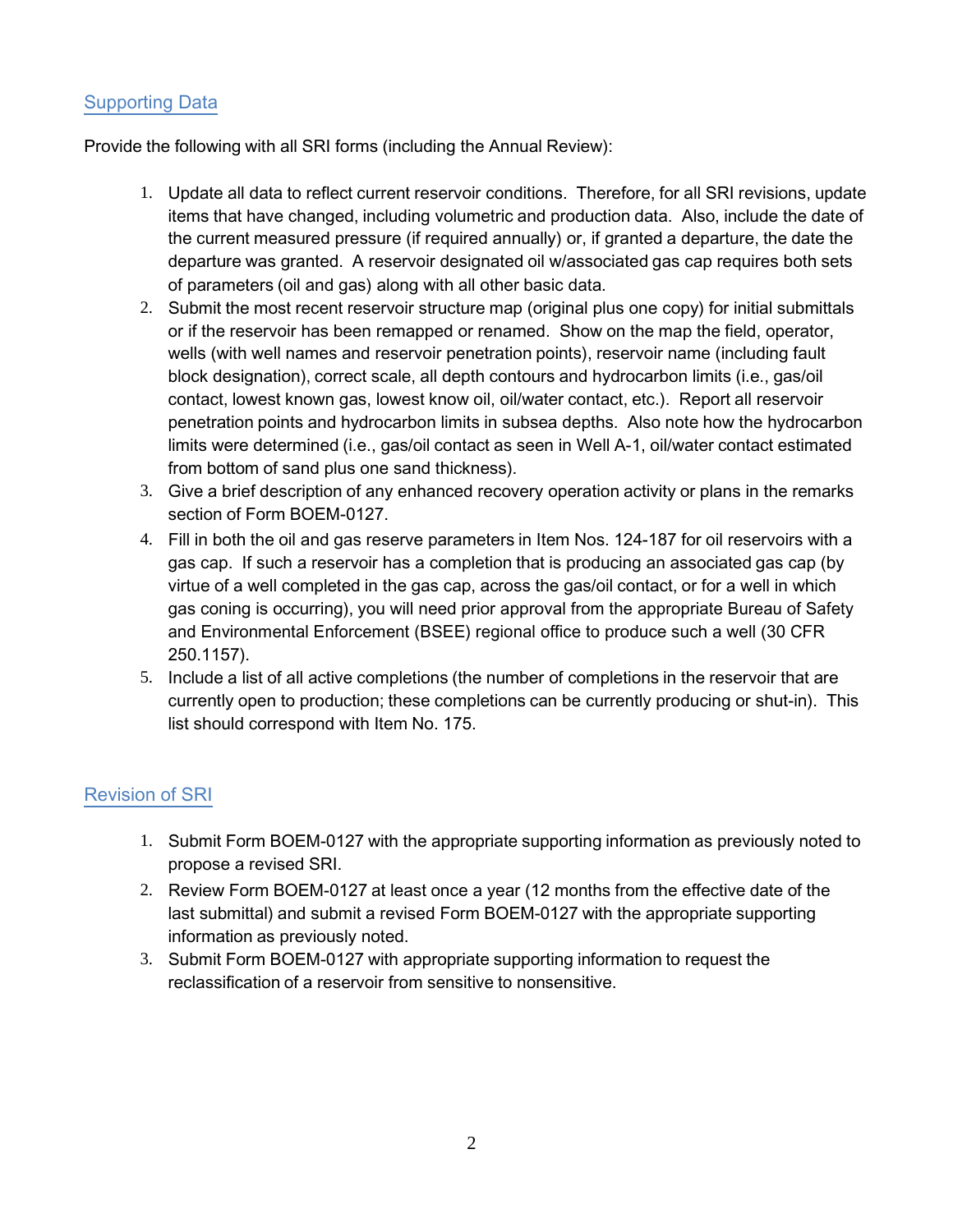### FORM OVERVIEW

#### Reservoir Identification

Box 1. Original/Correction: Indicate whether the submission is an original Form BOEM-0127 or corrected copy of a previously submitted request.

Box 8. Field Name: Same as Item No. 8 on Form BSEE-0126, "Well Potential Test Report (WPT)".

Box 50. Reservoir Name: As designated by the lease operator. The reservoir name will be stored in BSEE/BOEM information systems in no more than twelve numerical and/or alphabetic characters including blank spaces. NOTE: Do not use the slash (/) designation in a reservoir name unless the BSEE has approved downhole commingling.

Box 117. Drive Mechanism: water, partial water, gas cap, depletion, solution gas, or some combination of these (WTR, PAR, GCP, DEP, SLG, COM).

Box 26. Contact Name: Lease operator representative whom BOEM should contact regarding any problems found with the Form BOEM-0127 submittal. Please type or print the name of the person to contact regarding problems with the submittal.

Box 11. Operator Name and Address: Enter the legal company name as given by the lease documents or approved Form BOEM-1123, "Designation of Operator," and the complete address of the submitting office.

Box 10. BOEM Operator Number: The lease owner designee on Form BOEM-1123 and filed with BSEE/BOEM by the lease owner of record, or the reservoir unit operator stated in the BSEE unit agreement.

Box 118. Year of Discovery: The year the reservoir was first penetrated by a well showing paying quantities.

Box 121. Type of Request

Initial Submittal: Check if this is an initial SRI request.

Revision: Check if this is a miscellaneous change such as renaming of a reservoir, remapping, adding or changing producing wells, etc.

Annual Review: Check if this is an Annual Review required under 30 CFR 550.1155(b).

Reclassify Reservoir: Check if requesting to reclassify the reservoir.

NOTE: If lease ownership is transferred, the new operator must submit Form BOEM-0127 for all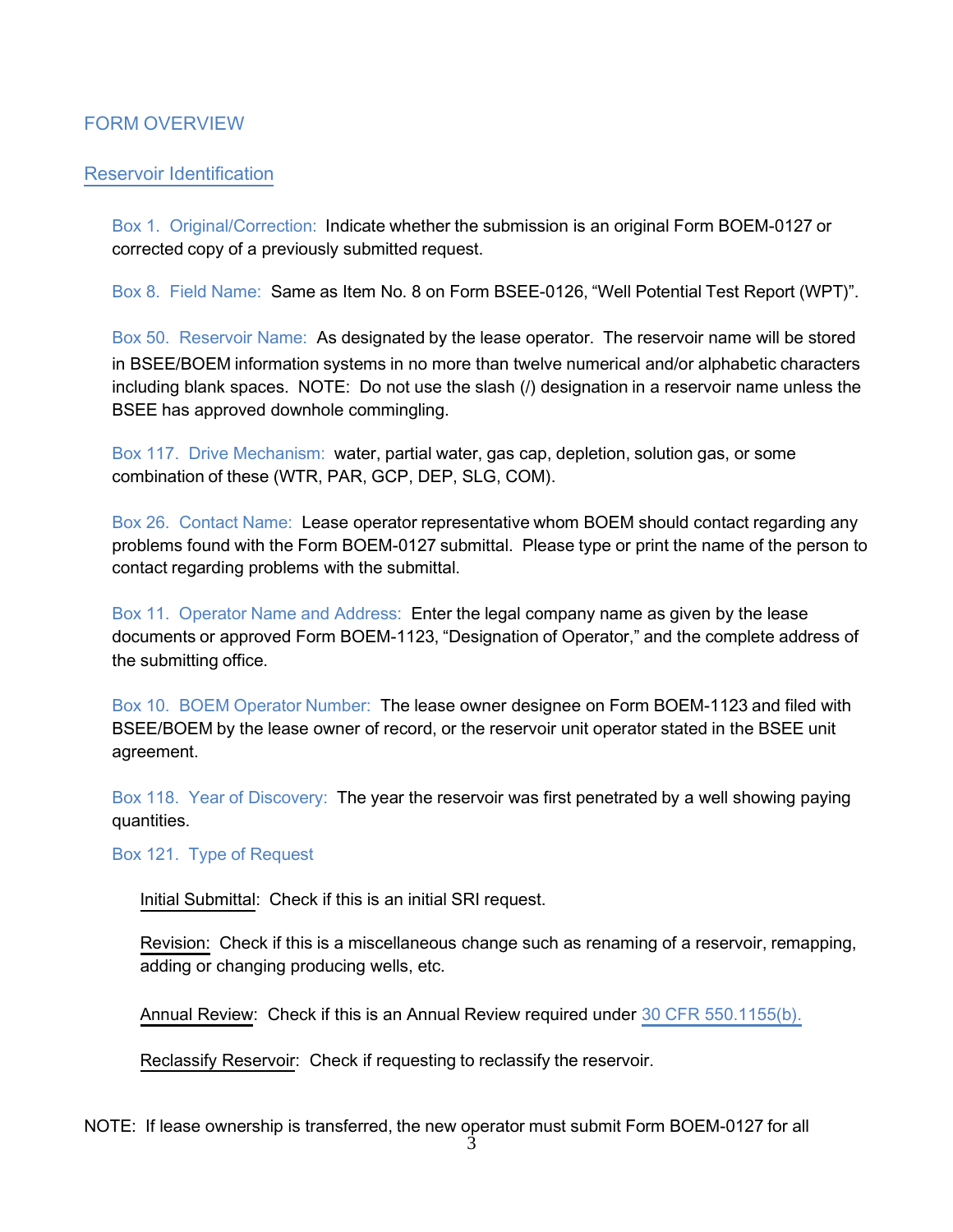reservoirs in the lease involved. We will consider the new form as an initial SRI and the most recent reservoir structure map and appropriate supporting information for the reservoir is required.

Box 89. Attachments: Check to indicate the attachments submitted with this request.

Box 122. Reservoir Type: Check reservoir type under "Operator Req."

Oil: Check for a reservoir that contains hydrocarbons predominantly in a liquid state (single phase).

Gas: Check for a reservoir that contains hydrocarbons predominantly in a gaseous state (singlephase).

Oil w/associated gas cap: Check for a reservoir that contains hydrocarbons in both a liquid and a gaseous state (two-phase).

NOTE: 30 CFR 550.1154(a)(1) requires all oil reservoirs with associated gas caps initially to be classified as sensitive.

Box 123. Reservoir Classification: Check reservoir classification under "Operator Req." to change the classification of a reservoir, submit a formal written request along with substantiating information to support the classification. In addition, submit Form BOEM-0127 with the appropriate classification.

Sensitive: Check if the ultimate recovery of the reservoir may be decreased by high reservoir production rates. Refer to 30 CFR 550.1154.

#### Volumetric Data

124. Upper Ø Cut-offs: The upper porosity cut-off is the highest porosity calculated from a well log or measured from a core sample (Fraction).

125. Lower  $\emptyset$  Cut-offs: The lowest porosity at which flow will still occur (fraction).

126. Upper K Cut-offs: The highest permeability expected from the reservoir (md).

127. Lower K Cut-offs: The lowest possible permeability from the reservoir (md).

128. G/O Interface: The maximum depth (expressed in feet subsea) at which free gas can be found in the reservoir at current conditions.

129. W/O Interface: The minimum depth (expressed in feet subsea) at which the water front exists in the reservoir at current conditions.

130. G/W Interface: The minimum depth (expressed in feet subsea) at which the water front exists in the reservoir at current conditions.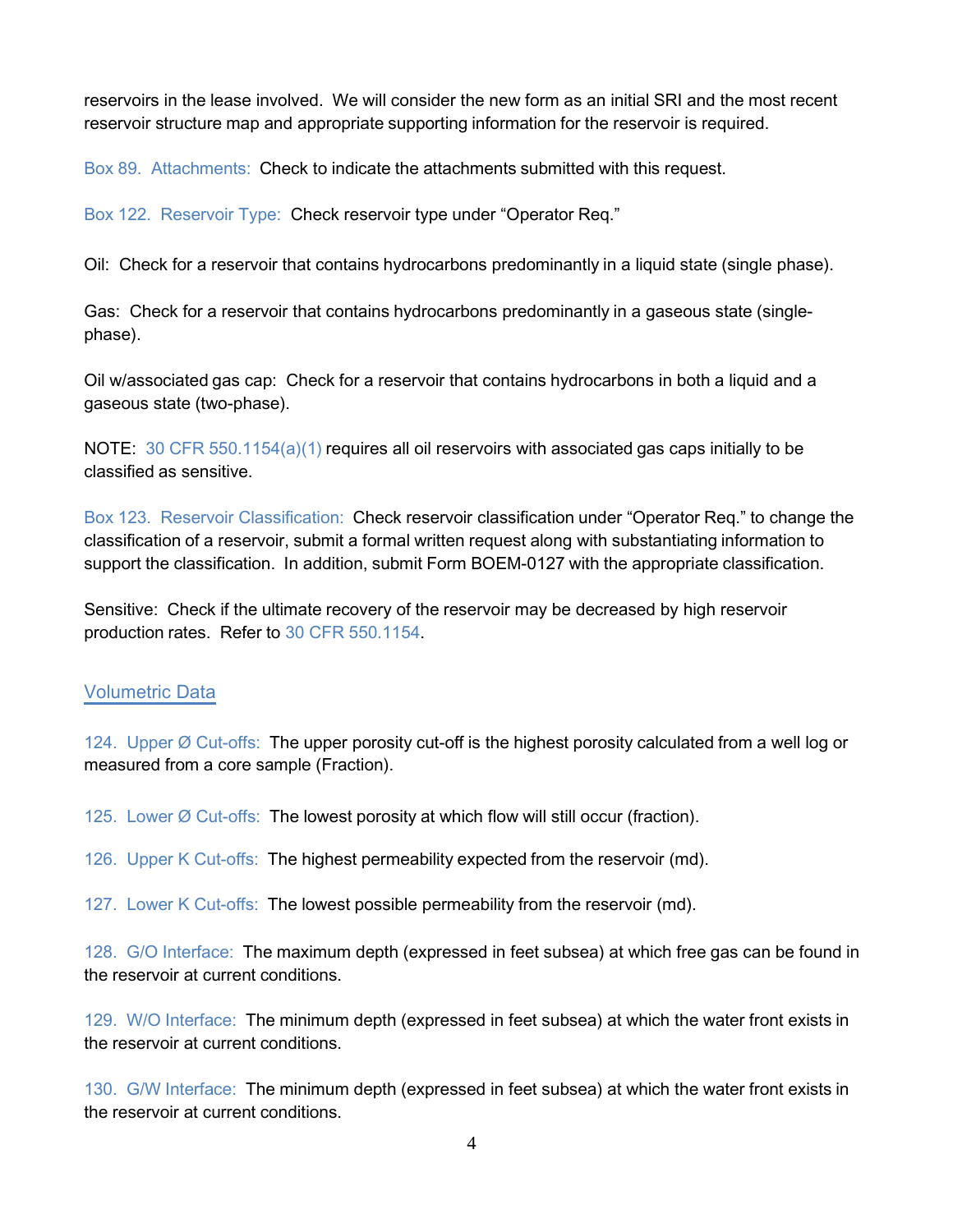NOTE: Item Nos. 124-130 may be determined from well logs, estimated (from adjacent reservoirs, etc.), or assumed. If assumed, indicate so and give method used.

131.  $A<sub>g</sub>$  (acres): The areal extent of the gas cap portion of the reservoir expressed in acres.

132.  $A_0$  (acres): The areal extent of the original oil zone expressed in acres.

133.  $V_0$  (acre-feet) (Item No. 132 x Item No. 136): The volume of the original oil-bearing portion of the reservoir.

134.  $V<sub>g</sub>$  (acre-feet) (Item No. 131 x Item No. 138): The volume of the current gas-cap-bearing portion (free gas) of the reservoir.

135.  $H_0$  (feet): The gross thickness of the original oil zone.

136.  $h_o$  (feet): The net thickness of the original oil zone.

NOTE: These thicknesses are found for individual wells from well logs. The average reservoir gross and net oil thicknesses can then be calculated by:

 $H_0 = (sum of H)/N$  or ho = (sum of h)/N where

H = gross thickness (ft) h = net or pay thickness (ft)  $N =$  number of producing completions

137.  $H<sub>g</sub>$  (feet): Same as Item No. 135 above except in the current gas zone.

138.  $h<sub>g</sub>$  (feet): Same as Item No. 136 above except in the current gas zone.

139.  $\varnothing$  (fraction): The effective porosity is a measure of the interconnected void space in a reservoir rock. Porosity is the pore volume per unit volume of formation; it is the fraction of the total volume of a sample that is occupied by pores or voids.

140.  $S_w$  (fraction): The connate or irreducible water saturation is the water saturation that is indigenous to a particular reservoir rock. This water saturation will exist after depletion of the reservoir. (Water saturation is the fraction of the pore volume that contains formation water.) Connate (irreducible) water saturation may be determined from electric logs or cores.

141.  $S<sub>g</sub>$  (fraction): Gas saturation present in the gas cap.

 $S<sub>a</sub>$  = 1 – Swg – Sor

 $Sw_{g}$  = water saturation present in the gas cap (Item No. 140)

Sor = residual oil saturation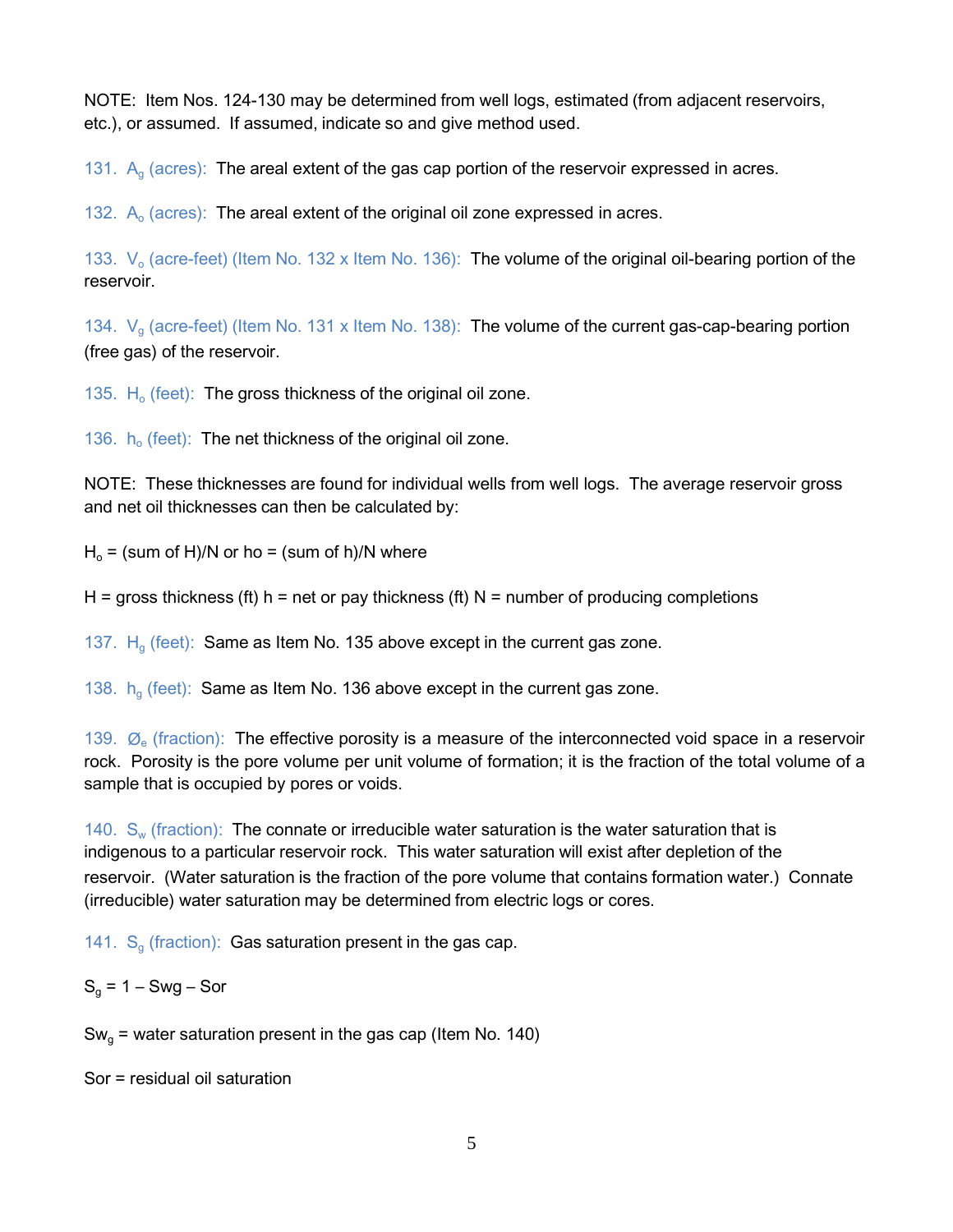142.  $S_0$  (fraction): Original oil column saturation present in the oil rim.

 $S_0 = 1 - S_{wo}$ 

 $S_{wo}$  = initial water saturation present in the oil rim (Item No. 140)

143.  $B_{oi}$  (Units are in RB/STB, ex:  $B_{oi}$  = 1.327): The initial oil formation volume factor is the reservoir volume in barrels that one stock tank barrel occupies in the reservoir.  $B_{0i}$  is reported from a PVT analysis of the reservoir fluid. If not measured, it may be estimated from correlations related to dissolved gas-oil ratio and temperature or from PVT analysis of the reservoir fluids of an adjacent reservoir (RB/STB).

144.  $B_{qi}$  (Units are in cu.ft./SCF, ex:  $B_{qi}$  = .0025 cu.ft./SCF): The initial/current gas formation volume factor is the volume occupied in a gas phase at reservoir pressure (P) and temperature (T), by a unit volume of gas at standard pressure and temperature. The following equation is used to calculate  $B_{gi}$ (cu.ft./SCF) using standard conditions of 15.025 psi and 60 ˚F.

 $B_{qi} = .02829 ZT / P$  (cu.ft./SCF)

Z = Gas deviation factor at reservoir conditions (estimated from correlations related to pressure and temperature)

T = Temperature at reservoir conditions ( $^{\circ}R = ^{\circ}F + 460$ )

P = Pressure at reservoir conditions (psia)

NOTE: As the reservoir commences production, replace Bgi (the initial gas formation volume factor) with Bg (the gas formation volume factor at present conditions).

Volumetric Method for Calculating Oil or Gas "inplace": Be sure data required for volumetrics (Item Nos. 124-155) calculate to initial oil in place (Item No. 145) and current gas in place (Item No. 146) and are updated at every submittal to reflect a current picture of the reservoir. To do so, use basic data numbers or volumetric formulas listed below in Item Nos. 145 and 146.

NOTE: If reserves have been re-estimated since the initial SRI submittal, enter new reserve figures and indicate how these reserve figures were arrived (i.e., decline curve analyses, material balance, reservoir simulations).

145. N = (7758 x Item No. 133 x Item No. 139 x Item No. 142/ Item No. 143 (Units in STB)

OR

 $N = 7758$  (A) h (Ø) S<sub>o</sub> (1/B<sub>oi</sub>): N = Initial oil in place (STB) A = Area of initial oil zone (AC)  $h =$  Initial net height of oil zone (ft)  $Ø =$  Porosity (Fraction)

 $S<sub>o</sub>$  = Initial oil saturation (Fraction)

 $B_{oi}$  = Initial oil formation volume factor (RBL/STB)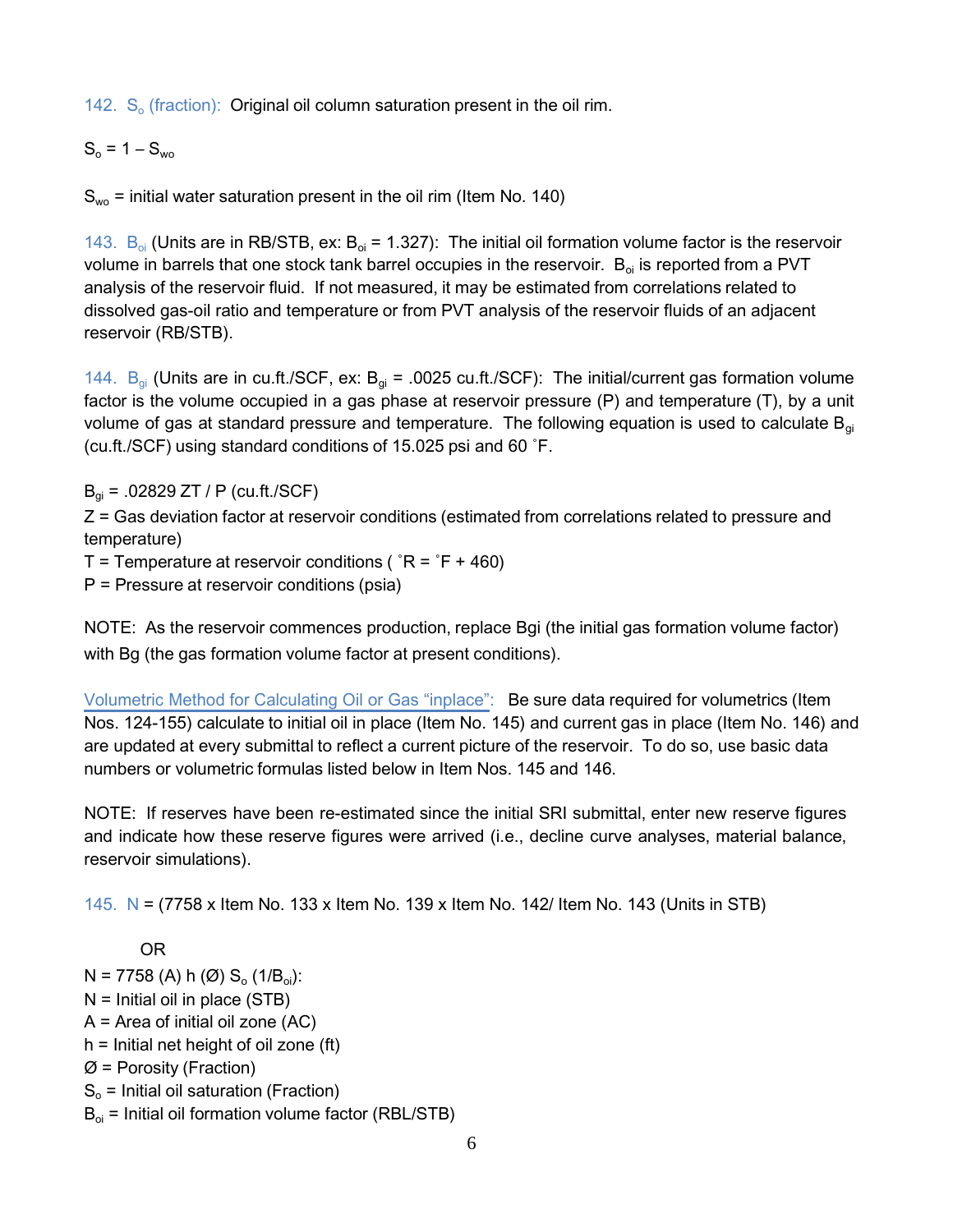146. G = (43560 x Item No. 134 x Item No. 139 x Item No. 141)/ Item No. 144 (Units in SCF)

OR

G = 43560 (A) h (Ø)  $S_{q}$  (1/ $B_{qi}$ ): G = Current gas in place (SCF) A = Area of current gas zone (AC) h = Net height of current gas zone (ft)  $Ø =$  Porosity (Fraction)  $S_q$  = Initial gas saturation (Fraction)  $B_{qi}$  = Current gas formation volume factor (cu.ft. / SCF)

NOTE: G should reflect current free gas in place. Example: for initial conditions: G = initial free gas in place in the gas cap for annual reviews or revisions:  $G =$  initial gas plus evolved unproduced solution gas plus injected gas that was migrated to the gas cap.

147.  $K_h$  (millidarcies): Horizontal permeability is a measure of the ability of a reservoir rock to transmit fluids in a horizontal direction. Horizontal permeability is directly measured in the lab using core samples or indirectly by the following methods: Perm. Vs. porosity correlations, capillary pressure correlations, flow and pressure build-up tests, and from resistivity and porosity logs using empirical correlations.

148.  $K_v$  (millidarcies): The vertical permeability is a measure of the ability of a reservoir rock to transmit fluids in a vertical direction. The vertical permeability is obtained using the same procedures as the horizontal permeability.

### 149. Average Well Depth (ft. subsea) = The sum of  $(T + B)$  (ft) /N

T = True vertical depth at the top of productive pay minus Kelly bushing elevation. (The Kelly bushing is Item No. 9 on Form BSEE-0133, Well Activity Report, and also found on log headings). B = True vertical depth at base of productive pay minus Kelly bushing elevation. N = Number of producing completions.

150. R<sub>io</sub> (fraction): The estimated oil recovery efficiency is the estimated fractional recovery of in-place hydrocarbons. This recovery efficiency depends, among other factors, on drive mechanism, structure, and well locations.

151.  $R_{ig}$  (fraction): The estimated gas recovery efficiency is the estimated fractional recovery of inplace hydrocarbons. This recovery efficiency depends, among other factors, on drive mechanism, structure, and well locations.

152.  $R_{\overline{10}}N$  (STB): For oil:  $R_{\overline{10}}N =$  Item No. 152 = N x Items No. 150 (STB)

NOTE: The ultimate recoverable oil reserve is the product of Item Nos. 145 and 150. In the latter stages of development, it may be determined from production performance.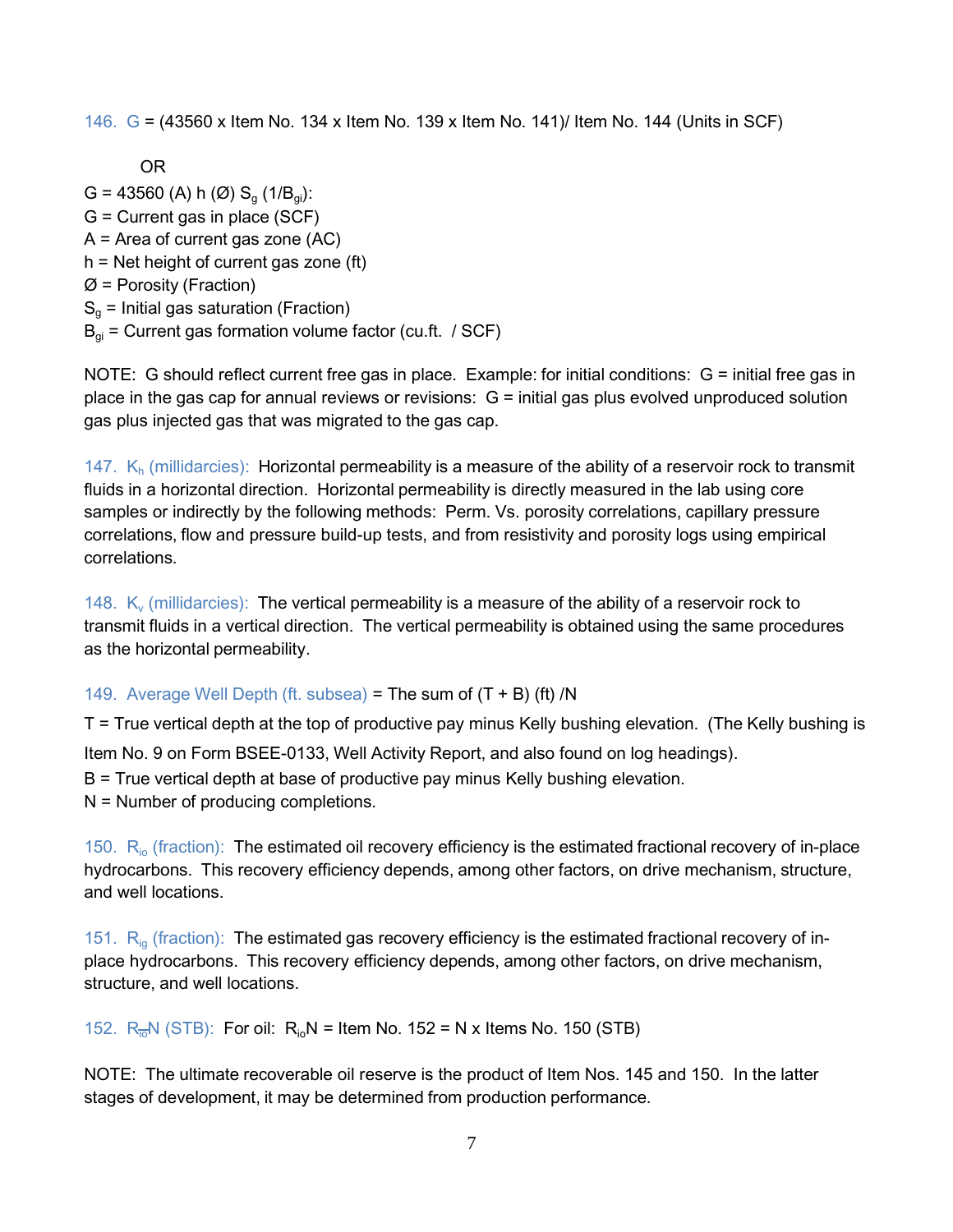153.  $R_{ia}$ G (MCF): For gas:  $R_{ia}$ G = Item No. 153 = G x Item No. 151 (MCF)

NOTE: The ultimate recoverable gas reserve is the product of Item Nos. 146 and 151. In the latter stages of development, it may be determined from production performance.

154.  $N_p(2)/N$  (fraction): = Item No. 154 = Item No. 182 divided by N

155.  $G_p(2)/G$  (fraction): = Item No. 155 = (Item No. 184 divided by G) times 1000

NOTE: Use basic data formulas above to get depletion of reserves-in-place. This item can exceed 1.0 in oil with associated gas-cap reservoirs since associated gas and condensate are not included in Item No. 146.

#### Fluid Analysis Data

156. API (Degrees): The API gravity is a measure of the specific gravity of the produced liquid (specific gravity is the ratio of the density of the stock tank liquid as compared to the density of water at standard conditions). API (Degrees, API) = 141.5 – 131.5 x Specific gravity of fluid at 60 ˚F.

157. Specific gravity (fraction): The ratio of the density of a gas to the density of air at standard conditions (60 ˚F and atmospheric pressure). This can be calculated from a gas analysis or can be estimated.

158.  $R_{si}$  (SCF/STB): In the absence of gas liberation tests on a bottomhole sample, the gas-oil ratio from production (Item No. 178 x 1000 divided by Item No. 176, from initial SRI submittal only) is used for the initial solution gas-oil ratio.

159.  $\mu_{oi}$  (centipoise, cp): The initial viscosity for a reservoir liquid is normally reported from a pressure-volume-temperature (PVT) test. If PVT test was not conducted, this item is not required.

160.  $\mu_o$  (centipoise, cp): The reservoir oil viscosity at the current reservoir pressure is obtained in the same manner as the initial oil viscosity.

161.  $T_{avg}$  ( $F$  at datum depth): The average reservoir temperature is found by averaging the temperature of wells within the reservoir.

162.  $P_i$  (psig): The lessee must conduct a static bottom-hole pressure survey for each new reservoir. This survey will be conducted within three months after the date of first continuous production. The pressure should be referred to a common reservoir datum depth (Item No. 168).

163. P<sup>i</sup> Date: The date the initial static bottom-hole pressure survey was conducted.

164.  $P_{ws}$  (psig): For each producing reservoir with three or more producing completions, a current static bottom-hole pressure must be conducted annually on key wells that are representative of the entire reservoir in order to establish the average reservoir pressure.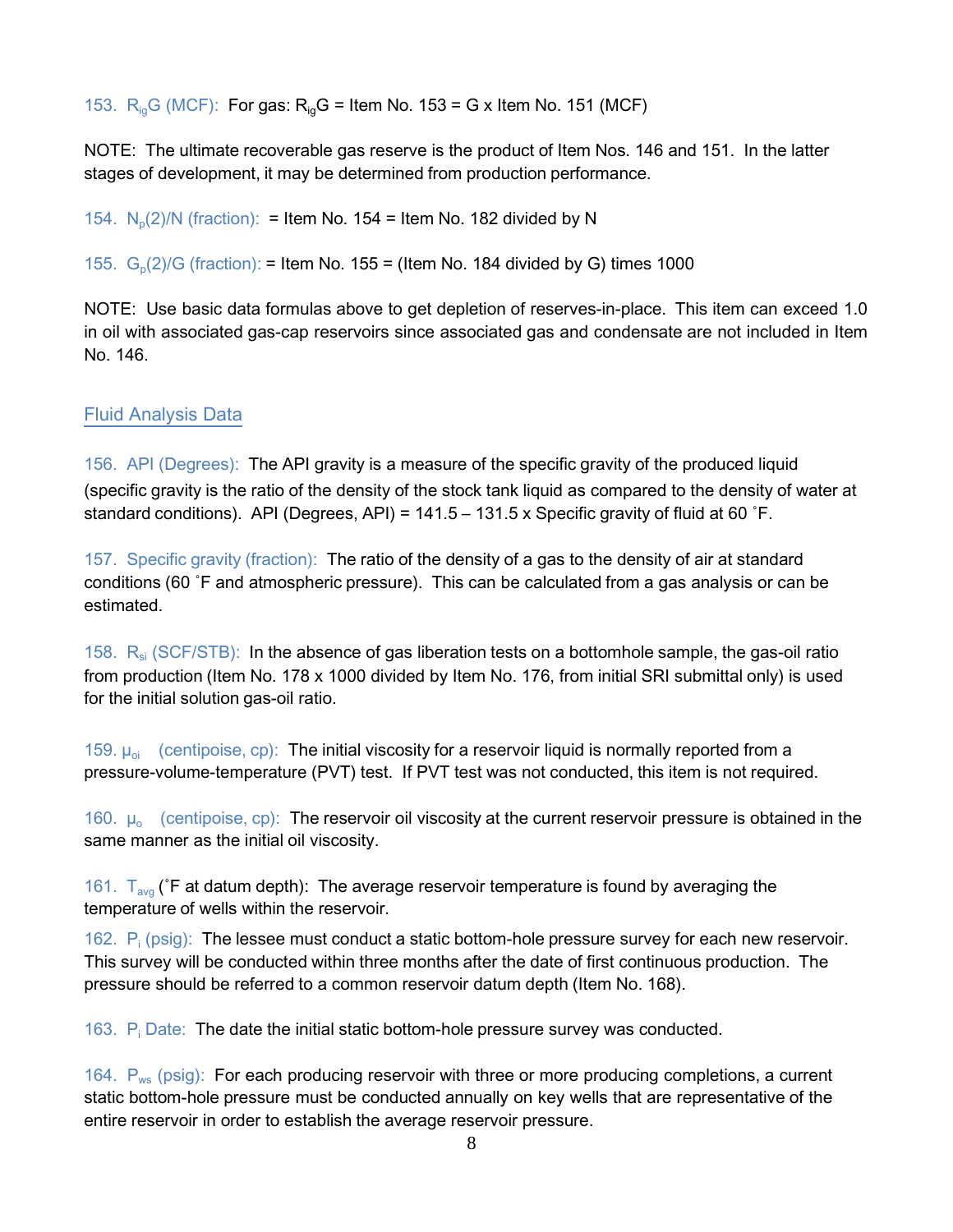165.  $P_{ws}$  Date: The date the pressure was recorded.

166.  $P_b$  (psig): The bubble-point pressure ( $P_b$ ) for an undersaturated oil reservoir is the pressure at which bubbles of free gas first appear.  $P_b$  is reported from PVT analysis or estimated from correlations related to pressure, temperature, API gravity, and specific gravity.

167.  $P_d$  (psig): The dew point pressure ( $P_d$ ) for a gas reservoir is the pressure at which liquids begin to condense.

168. Datum Depth (ft. subsea = ft. TVD – KB elevation): Reference depth for all bottom-hole pressures in the reservoir.

### Production Data

169. GOR (SCF/STB): The gas-oil ratio for a specified month (include date on form) is the total monthly gas production from all wells divided by the total monthly oil production from all wells in the reservoir, multiplied by 1000.

170. GOR Date: The year and month for which the latest GOR in Item No. 169 was calculated.

171. WOR (STBW/STBO): The water-oil ratio for a specified month (include date on form) is the total monthly water production for all producing wells divided by the total monthly oil production from all wells in the reservoir.

172. WOR Date: The year and month for which the latest WOR in Item No. 171 was calculated.

173. No. of Injection Completions: The number of completions that are currently injecting fluids into the reservoir.

174. No. of Abandoned Completions: The number of completions in the reservoir that have been squeezed and plugged and abandoned (does not include shut-in wells).

175. No. of Active Completions: The number of completions in the reservoir that are currently open to production (non-squeezed); these completions can be currently producing or shut in. These are the completions that must be shown in the "Active Completions in Reservoir" list (Item No. 115).

176.  $N_p(1)$ ; 178.  $G_p(1)$ ; 180.  $W_p(1)$ : The cumulative oil, gas, and water, respectively, produced from the reservoir at the time of last submission (STBO, MCFG, BBLW). If oil and condensate are produced from the same reservoir, include the total oil and condensate number here, but list the amount of produced condensate in the remarks section. Same for gas-well, gas, and associated gas.

177.  $N_p(1)$  Date; 179.  $G_p(1)$  Date; 181.  $W_p(1)$  Date: Dates of cumulative oil, gas, and water production for last submittal.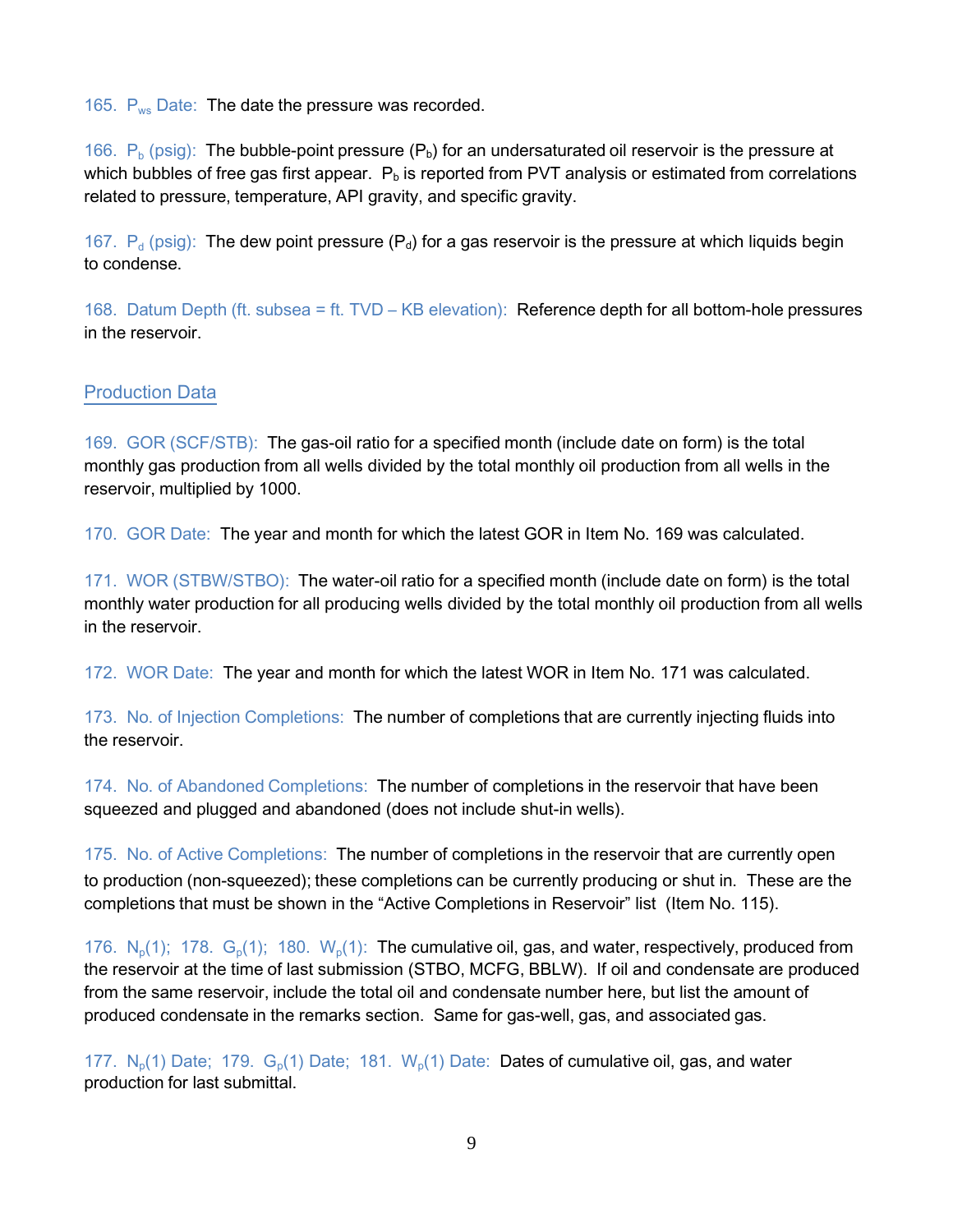182.  $N_p(2)$ ; 184.  $G_p(2)$ ; 186.  $W_p(2)$ : The cumulative oil, gas, and water, respectively, produced for present submittal. See explanation for Item No. 176.

183.  $N_p(2)$  Date; 185.  $G_p(2)$  Date; 187.  $W_p(2)$  Date: Dates of cumulative oil, gas, and water production for present submittal.

115. Active Completions in Reservoir: A list of completions in the reservoir or the reservoir unit producing, injecting, or shut in (including wells that have not been squeezed). The total number of completions must coincide with Item No. 175 in the Production Data Section. Designate Reservoir Unit completions operated by someone else. Obtain the correct lease number, well number (completion number), and API number from your approved copy of the Form BSEE-0124, "Application for Permit to Modify (APM)."

Lease Number: See Item No. 10 on Form BSEE-0124 Well Name: See Item No. 1 on Form BSEE-0124 API Well Number: See Item No. 5 on Form BSEE-0124

119. Present MER: Current Maximum Efficient Rate of reservoir. This is required ONLY for the Pacific and Alaska Regions.

120. Requested MER: Requested Maximum Efficient Rate for reservoir. This is required ONLY for the Pacific and Alaska Regions.

### This Space for BOEM Use Only

Requested MER: Although the Gulf of Mexico Region (GOMR) no longer requires a Maximum Efficient Rate, the GOMR region does reserve the right to set one. The Pacific and Alaska Regions still require a requested MER and will notify the operator via Form BOEM-0127 whether the requested rate has been accepted or rejected.

BOEM Authorizing Official: Signature of BOEM authorizing official. Approved By: Signature of BOEM approving official. Effective Date: BOEM assigned effective date.

### Operator Information

116. Remarks: Any pertinent information pertaining to the application as provided by the operator, such as: well reclassification, inclusion of secondary gas, calculated in-place figures, reservoir name change, geologic reinterpretation, etc.

27. Telephone Number: Telephone number of company representative (named in Item No. 26).

32. Contact E-Mail Address: E-Mail address of company representative (named in Item No. 26) who may be contacted for further information.